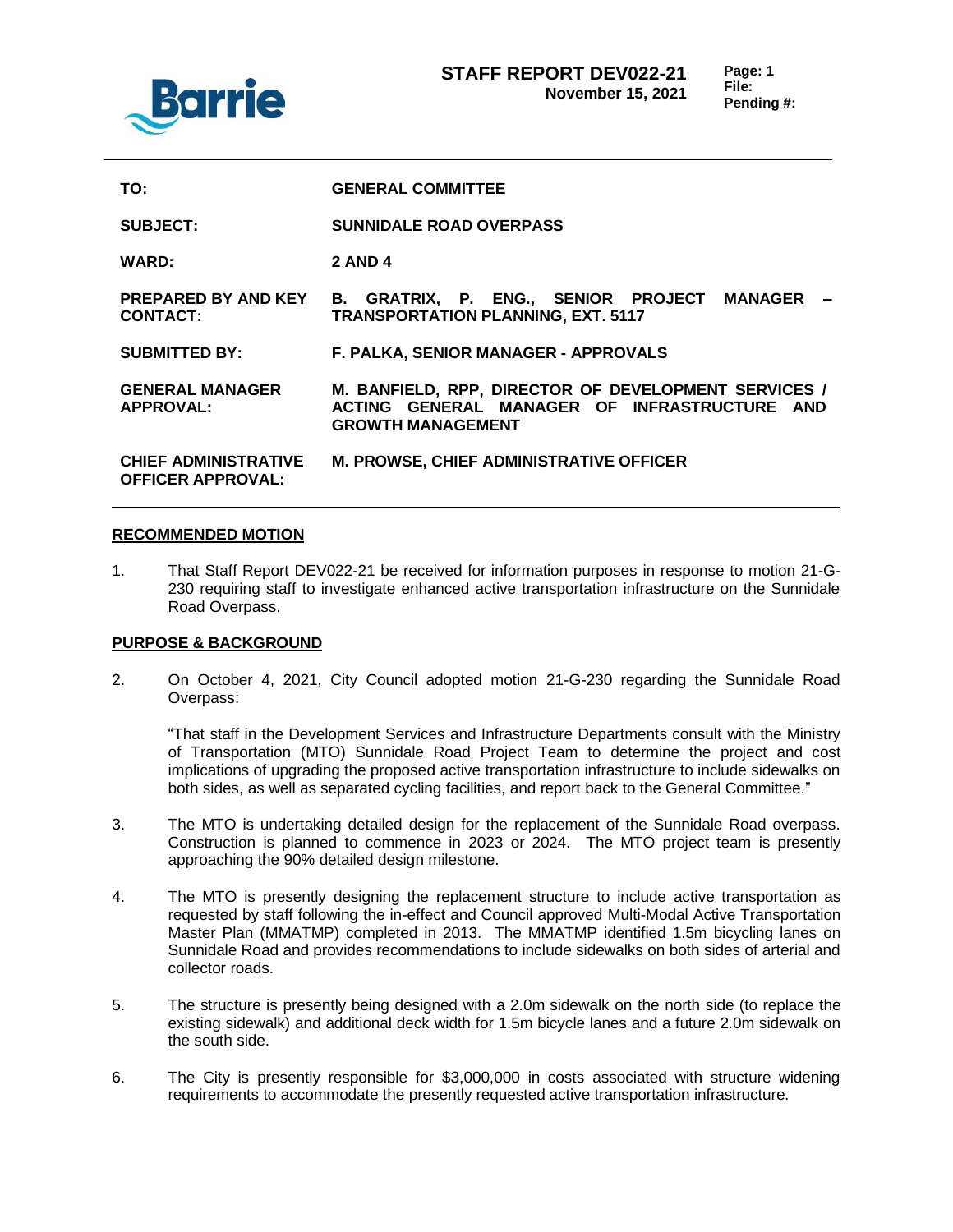

### **ANALYSIS**

#### **Sidewalks**

- 7. A 2.0m sidewalk will be constructed on the north side of the structure to replace the existing sidewalk.
- 8. In 2018, staff provided direction to the MTO to incorporate additional space on the south side of the structure to allow for future implementation of a sidewalk. Implementation can occur during major rehabilitation anticipated to occur every 25 to 35 years.
- 9. Staff did not recommend the construction of the sidewalk (at this time) based on a feasibility and functional review of implementation of the connecting sidewalk segments on Sunnidale Road.
- 10. Per Council direction, staff consulted with the MTO on impacts to project delivery and cost if Council chose to request implementation of the south sidewalk on the bridge structure. The MTO anticipates they can accommodate the request subject to the City funding minor design revisions and construction costs associated with the inclusion of the south sidewalk. The MTO does not have a cost estimate available, but indicated, based on current project costs, that the City should expect costs up to \$300,000.
- 11. If Council chooses to proceed with this request, there is risk that the south sidewalk may be orphaned due to corridor constraints impeding the feasibility of implementing the connecting sidewalk segments.

### Cycling Infrastructure

12. The structure is being designed following the in-effect and Council approved Multi-Modal Active Transportation Master Plan (MMATMP) completed in 2013. The structure is being designed to include 1.5m bicycle lanes as illustrated below.

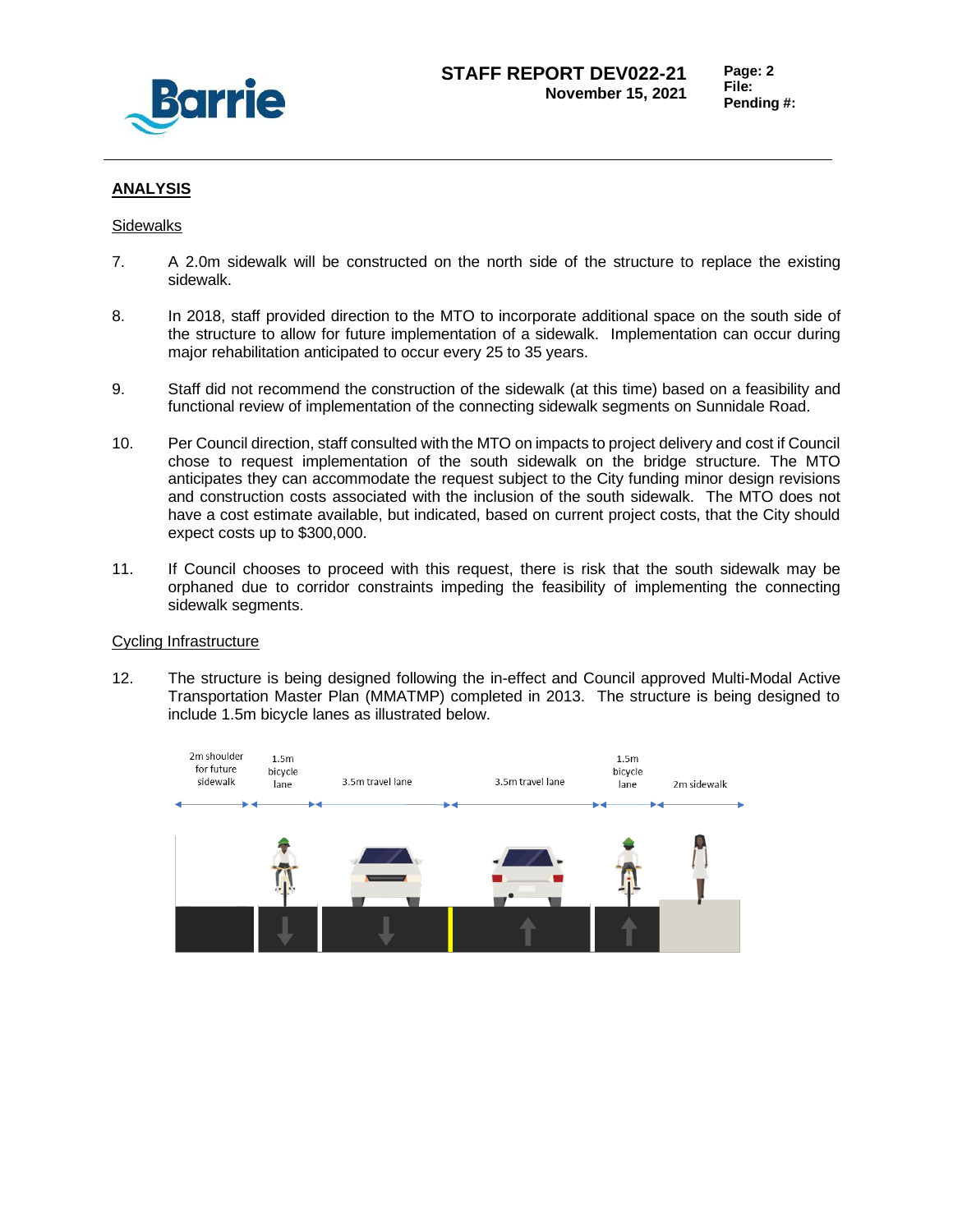

13. Per Council direction, staff consulted with the MTO on impacts to project delivery and cost if Council chose to request physically separated cycling facilities. Based on the latest design standards released on September 9, 2021, the ideal facility for this corridor are one-way cycle tracks as illustrated below:



- 14. The request would require an additional 3.4m structure widening (subject to confirmation at detailed design) and require redesign of the structure and the approaching road segments, which may also require additional property or result in additional utility impacts. This request may result in up to a 12-month delay assuming no additional property or utility relocations are required. This request would require the MTO to undertake a scheduling review to ensure the MTO's replacement program that includes the Dunlop Street and Bayfield Street interchanges, can accommodate the delay within the program requirements.
- 15. MTO has not prepared a cost estimate to include a physically separated cycling facility, but additional costs are estimated to be up to \$6,000,000 (engineering and construction costs, excluding unknown impacts of change: property, utilities, additional structure width requirements beyond what is estimated for the cycle tracks) over and above the City's current widening contribution amount of \$3,000,000.

|                                   | <b>Current Design:</b><br>3.2m widening | <b>Physically Separated</b><br>Design:<br>estimated 6.6m widening |
|-----------------------------------|-----------------------------------------|-------------------------------------------------------------------|
| <b>City Widening Contribution</b> | \$3,000,000                             | Up to \$9,000,000                                                 |

16. Proceeding with the request to include physically separated cycling facilities will impact the capital budget and require removal or deferral of other planned works. The additional costs are not included in the development charges by-law.

## **ENVIRONMENTAL AND CLIMATE CHANGE IMPACT MATTERS**

- 17. The following environmental and climate change impact matters have been considered in the development of the recommendation:
	- a) The provision of active transportation infrastructure will help achieve desired modal split targets reducing dependency on automobiles and associated greenhouse gas emissions.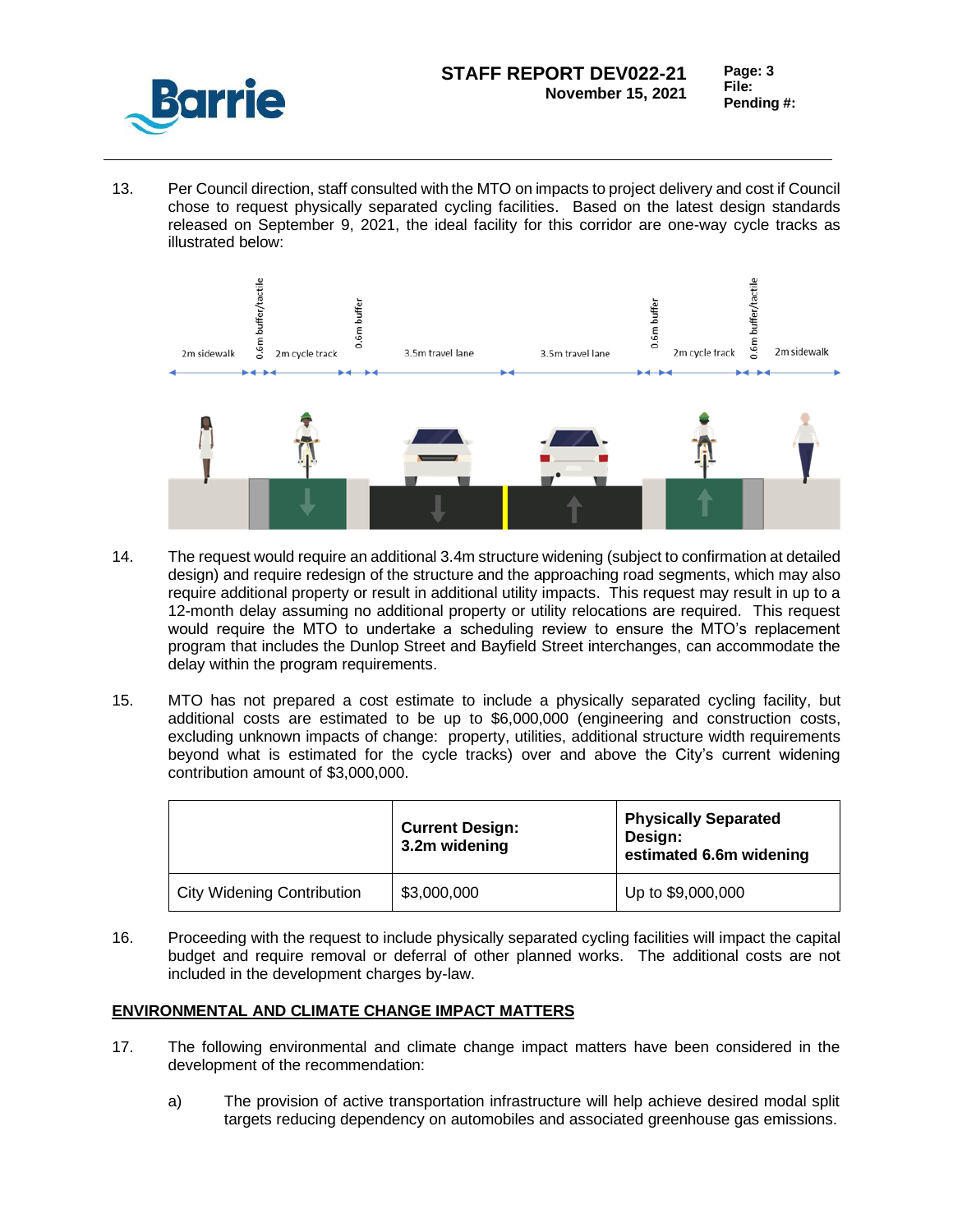

# **ALTERNATIVES**

- 18. The following alternatives are available for consideration by General Committee:
	- **Alternative #1** General Committee could alter the proposed recommendation by requesting the MTO to construct the south sidewalk as part of the bridge replacement project and direct staff to increase the City's contribution to the MTO as part of the 2023 Business Plan based on updated cost share estimates prepared by the MTO (estimated additional cost of \$300,000).

This alternative is available; however, there is uncertainty around the feasibility of ultimate implementation of the connecting sidewalk segments due to corridor constraints.

**Alternative #2** General Committee could alter the proposed recommendation by requesting the MTO to include a physically separated cycling facility on the structure and direct staff to increase the City's contribution to the MTO as part of the 2023 Business Plan based on updated cost share estimates prepared by the MTO (estimated additional cost of up to \$6,000,000 excluding noted project unknowns).

> This alternative is available; however, this request will require adjustments to the current capital plan and will require deferral of other projects to fund this work. There is also risk that through the detailed design process an unknown impact may require reversion back to the original design with 1.5m bicycle lanes.

## **FINANCIAL**

- 19. The costs associated with the City's contribution required for the current structure design (3.2m widening) are budgeted in the 2022 Business Plan as part of project EN1316 - Sunnidale Road Hwy 400 Crossing Reconstruction (within CAH limits).
- 20. The costs associated with bicycle lane pavement markings and signage on Sunnidale Road have been budgeted in the 2022 Business Plan project as part of project EN1265 – Cycle Barrie Infrastructure Program.

## **LINKAGE TO 2018–2022 STRATEGIC PLAN**

- 21. The recommendation(s) included in this Staff Report support the following goals identified in the 2018-2022 Strategic Plan:
	- **Eq. 5.** Fostering a Safe and Healthy City
	- **E** Building Strong Neighbourhoods
	- $\boxtimes$  Improving the Ability to Get Around Barrie